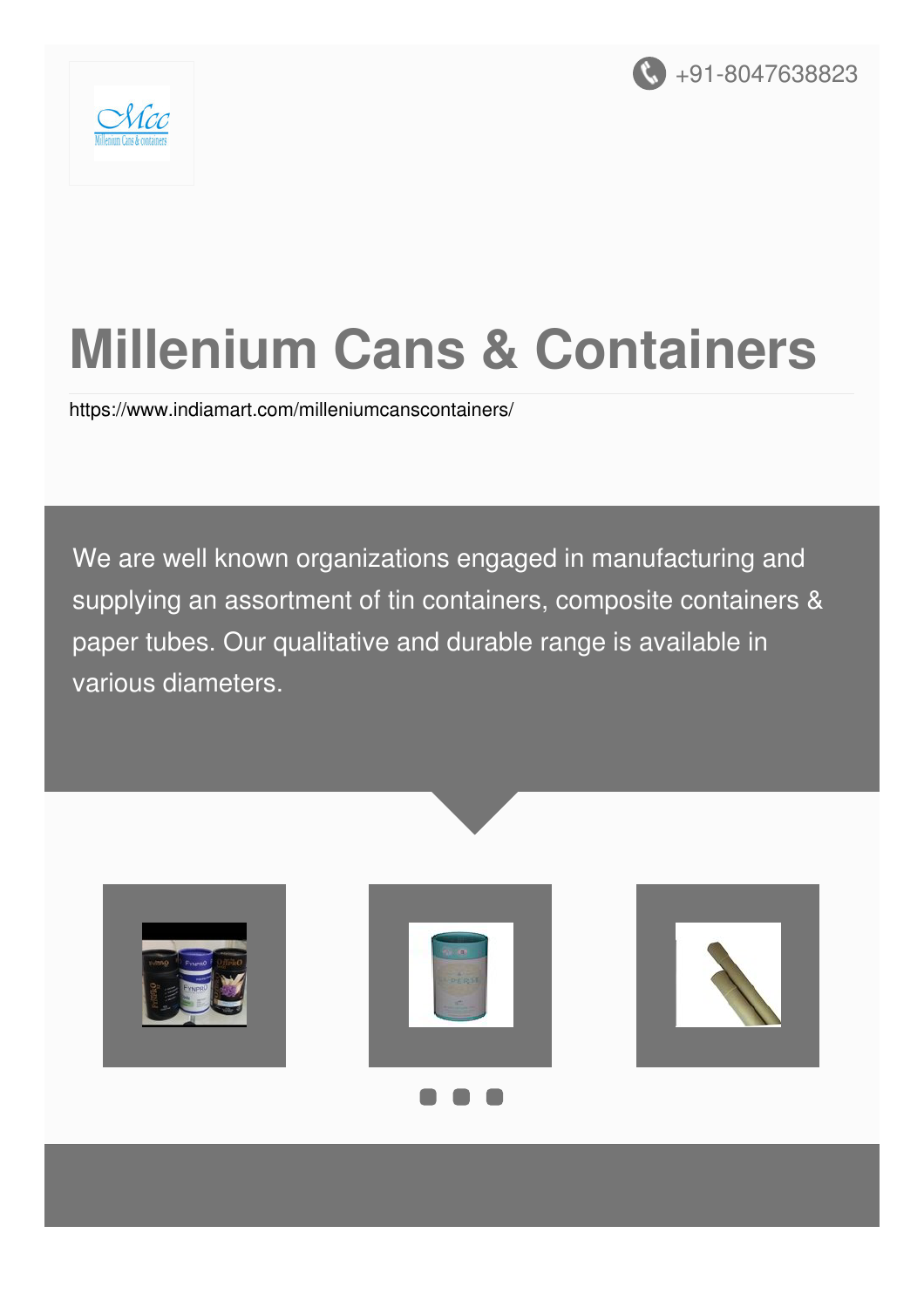#### About Us

Established in the year **1984, "Millenium Cans & Containers"** is one of the leading manufacturer and supplier of a wide range of **Composite Can, Paper Tube, Tin Can, Rigit Box** that are fabricated by using high grade raw material. We have **10 Production lines**, those have **production capicity of 100000 Nos.**, Our Spacility is **Customization** and we have **Automatic and semi automatic Machinery**. We have inhouse facilities of **Quality Control Lab, New Packaging Research Team, UV Printing**. We have **30000 Sq Feet Factory area**. Our range is highly durable, anti corrosive and is used in agro, pharmaceutical and food industries.

No. of Production Lines: 10 Production Capicity per Day: 100000 Nos Our Spacility: Customization Product Range: 1 Composite Can 2. Paper Can

3. Tin Can

4. Rigid Box

Type Of machinary: Automatic/Semiautomatic Inhouse Facilities: 1. Quality Control Lab

2. New Packaging Research Team

#### **For more information, please visit**

<https://www.indiamart.com/milleniumcanscontainers/profile.html>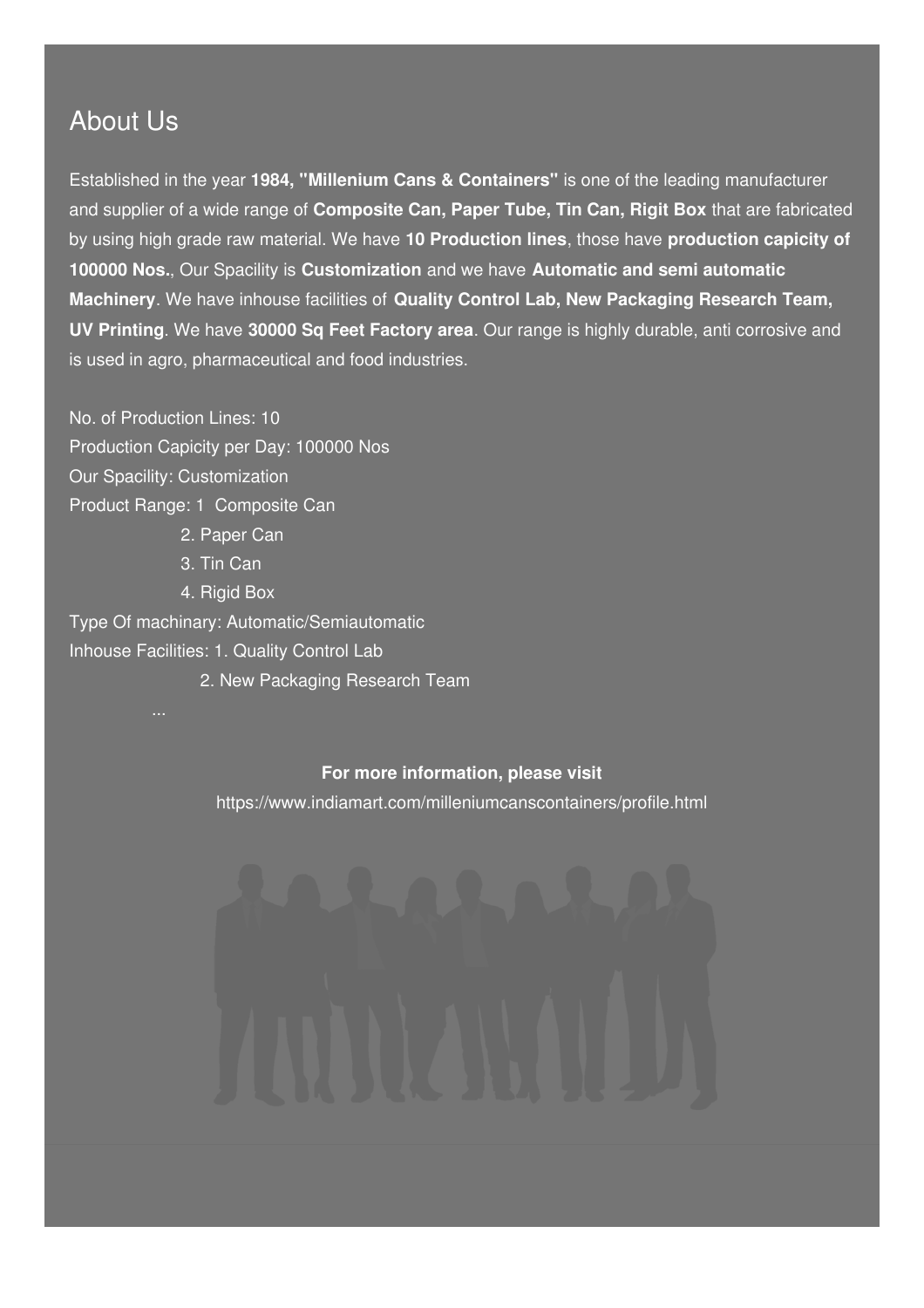#### **COMPOSITE CONTAINERS**





Round Paper Container **Spices Composite Container** 



Composite Packaging Containers For LED



Wine Bottle Composite Packaging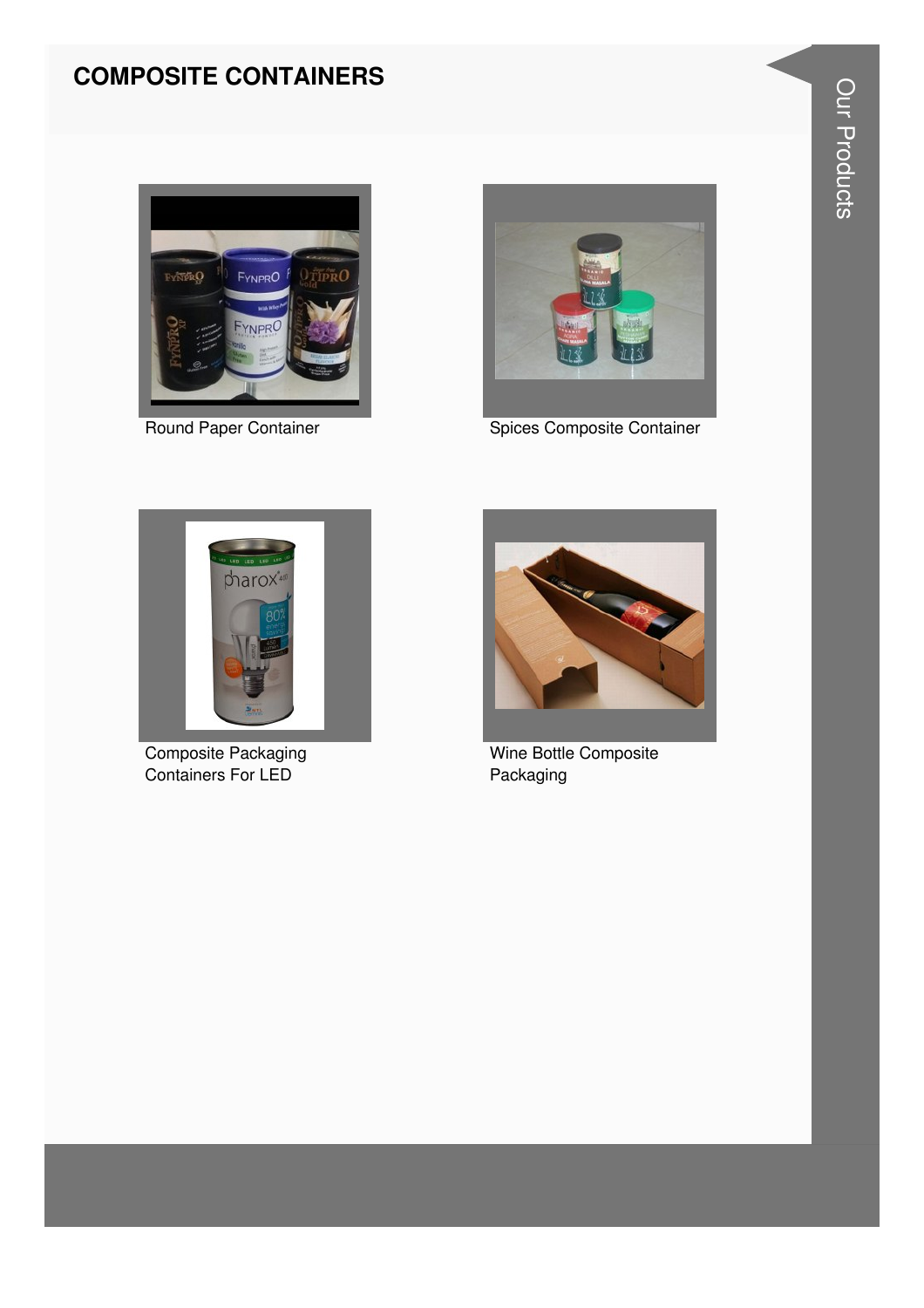#### **TIN CONTAINERS**



Spices Composite Container



Food Powder Composite Container



Easy Open Lid Composite Container



**Shirts Composite Packaging**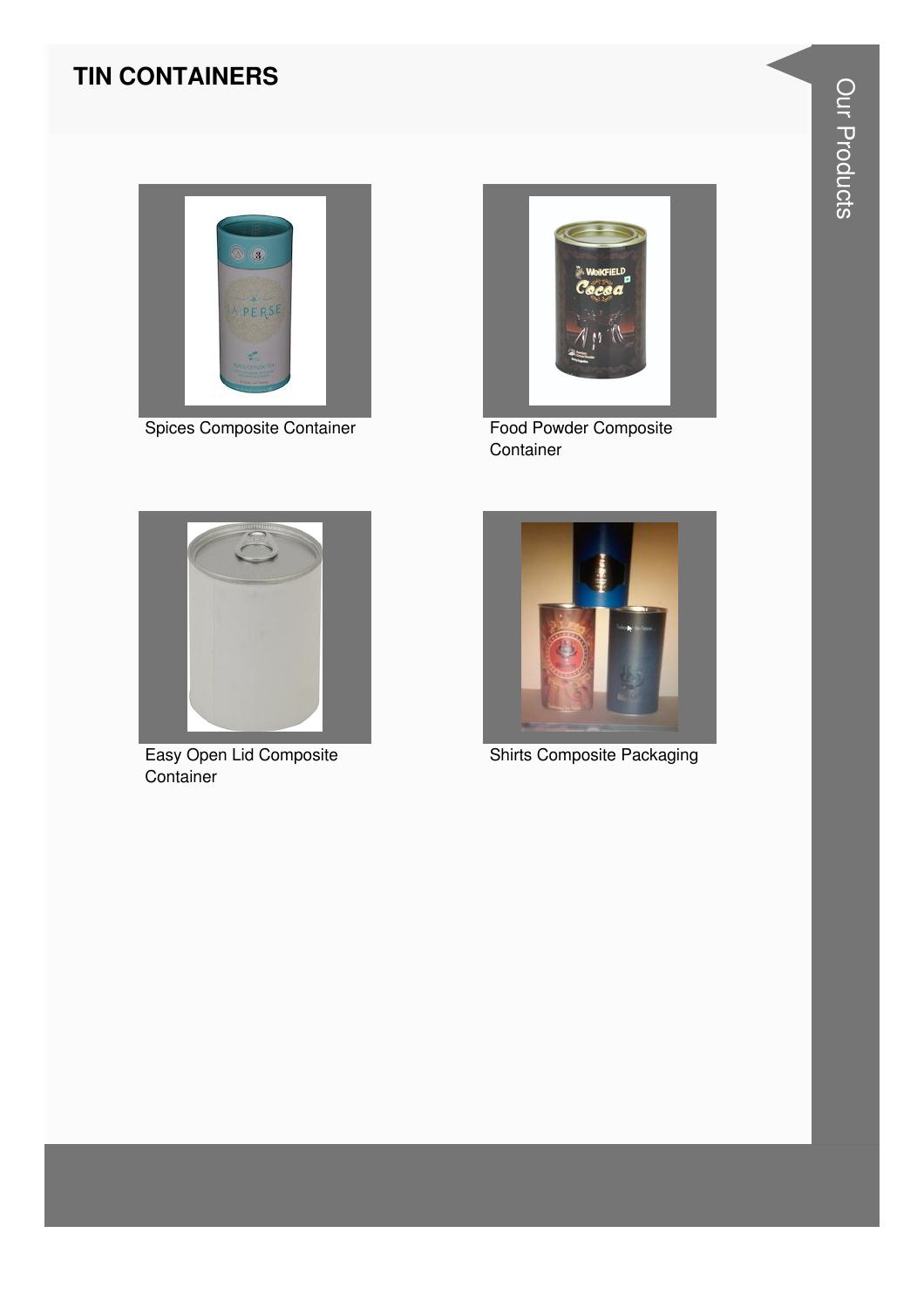#### **COMPOSITE CONTAINER**



LED Tube Packaging **Containers** 



Watch Composite Packaging



Pulses Composite Packaging Food Powder Composite



Packaging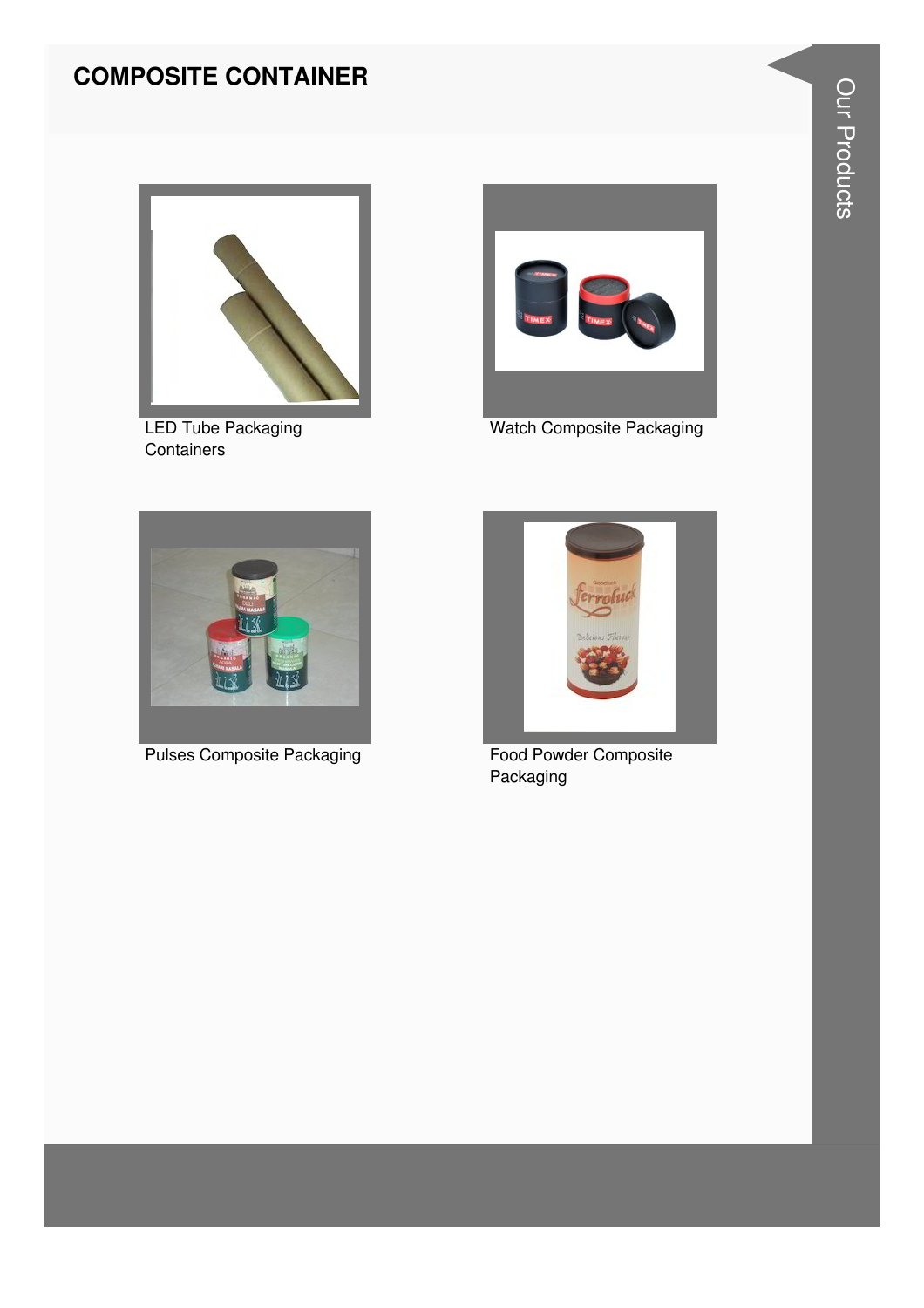#### **TIN CONTAINER**



**Incense Sticks Composite** Packaging



Dry Fruit Composite<br>Packaging Container



Tin Container with Window



Fuel Gel Tin Container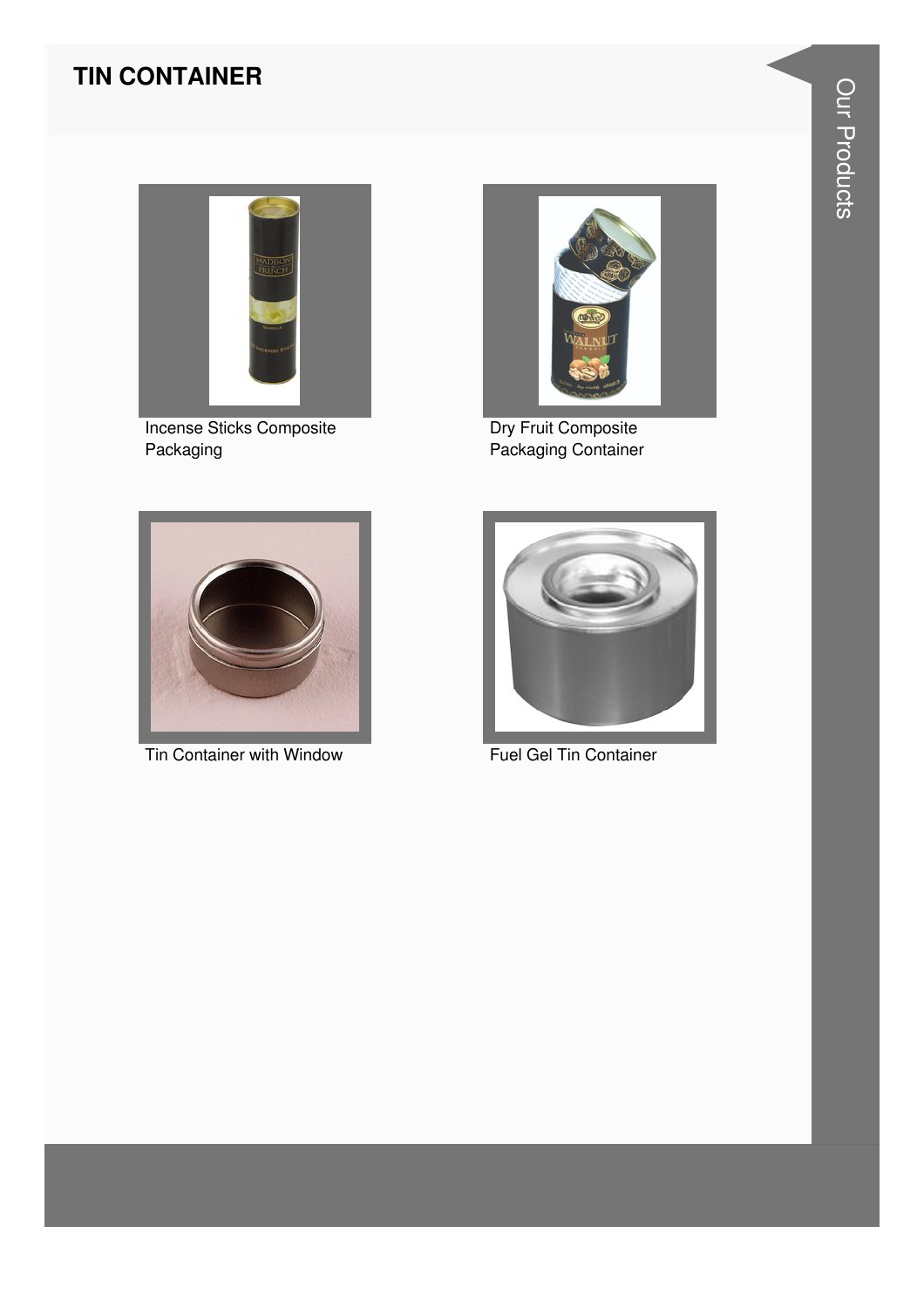### **RIGID BOX**



Cardboard Rigid Box



Rigid Box



Kappa Board Rigid Box



**Rigid Box**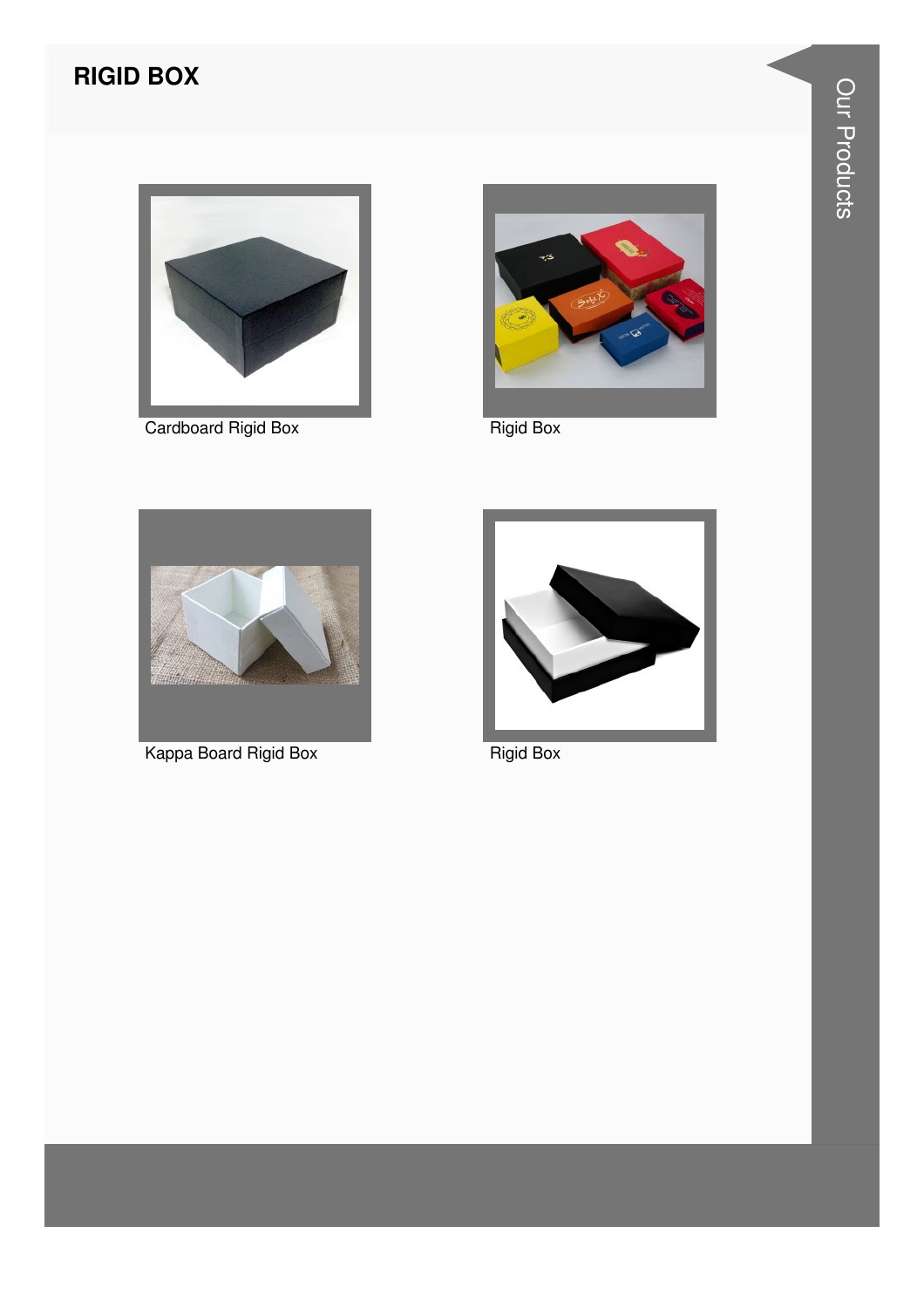#### **OTHER PRODUCTS:**



Tea Composite Packaging Containers



Watch Tin Container



Dry Fruit Composite Packaging Container



Round Watch Tin Container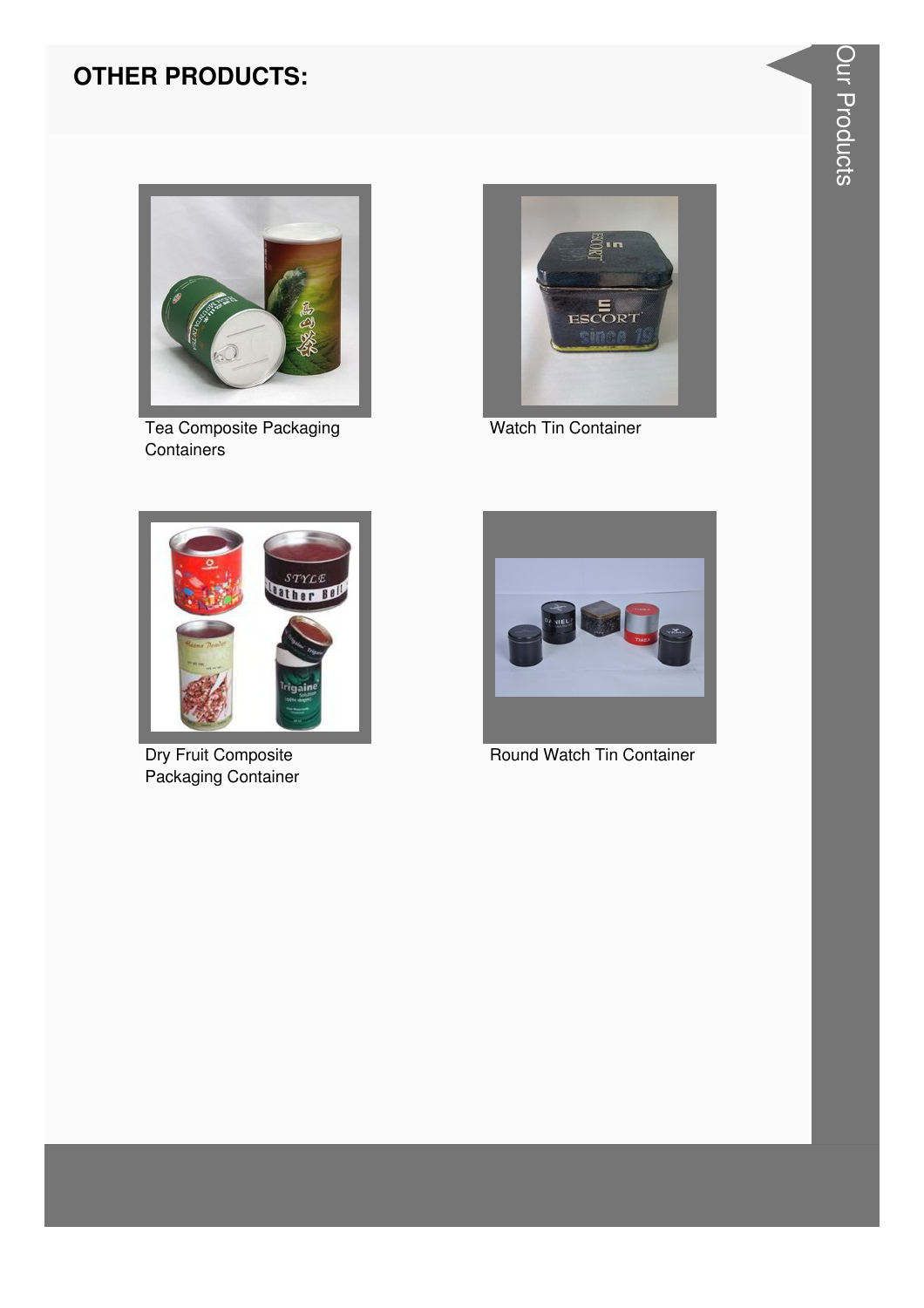#### **OTHER PRODUCTS:**



PU FOAM PACKING



Kraft Paper Tube Box



PU Foam Cutting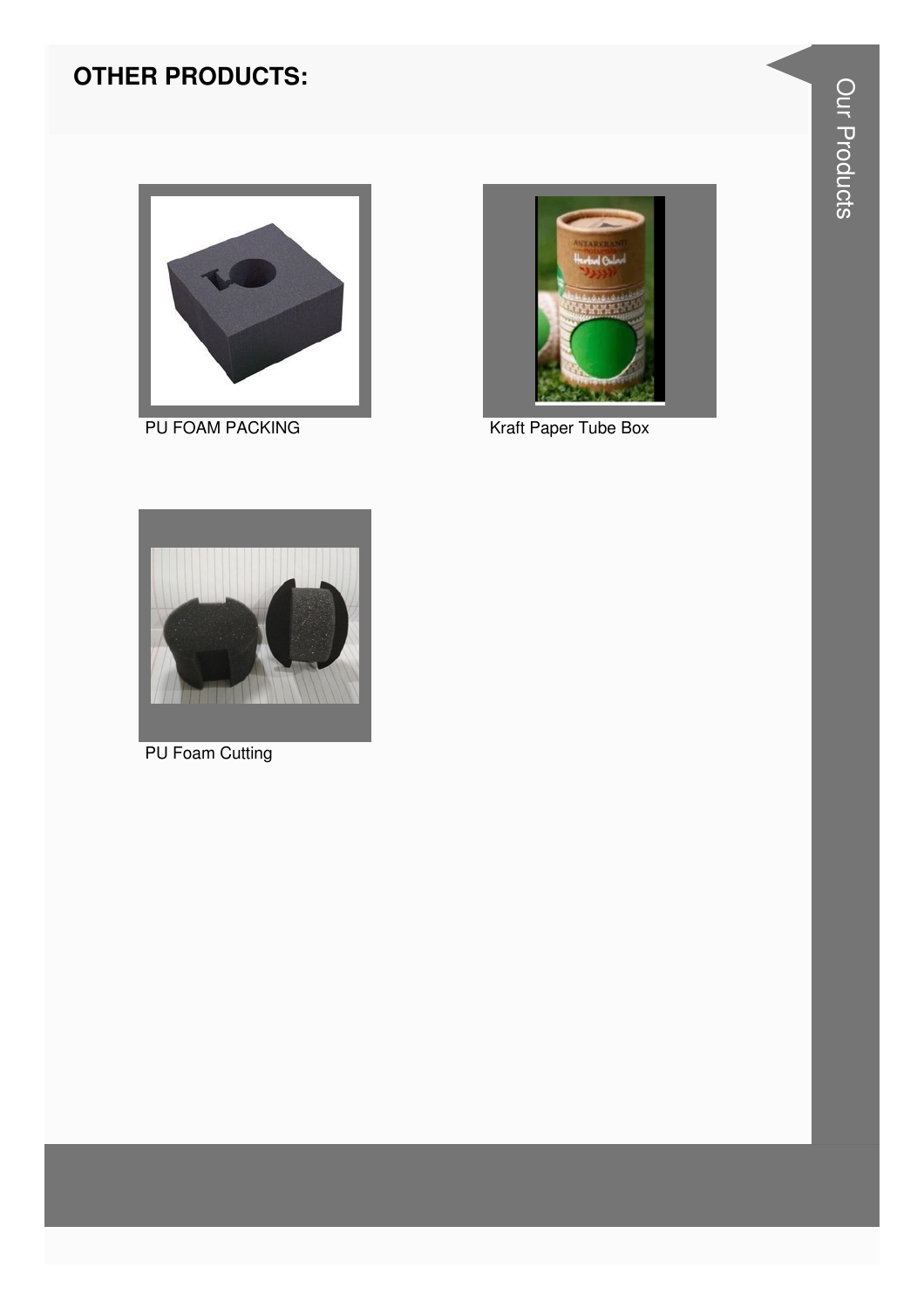## Factsheet

| Year of Establishment            | : 1984                        |
|----------------------------------|-------------------------------|
| <b>Nature of Business</b>        | : Exporter and Manufacturer   |
| <b>Total Number of Employees</b> | $\therefore$ 51 to 100 People |